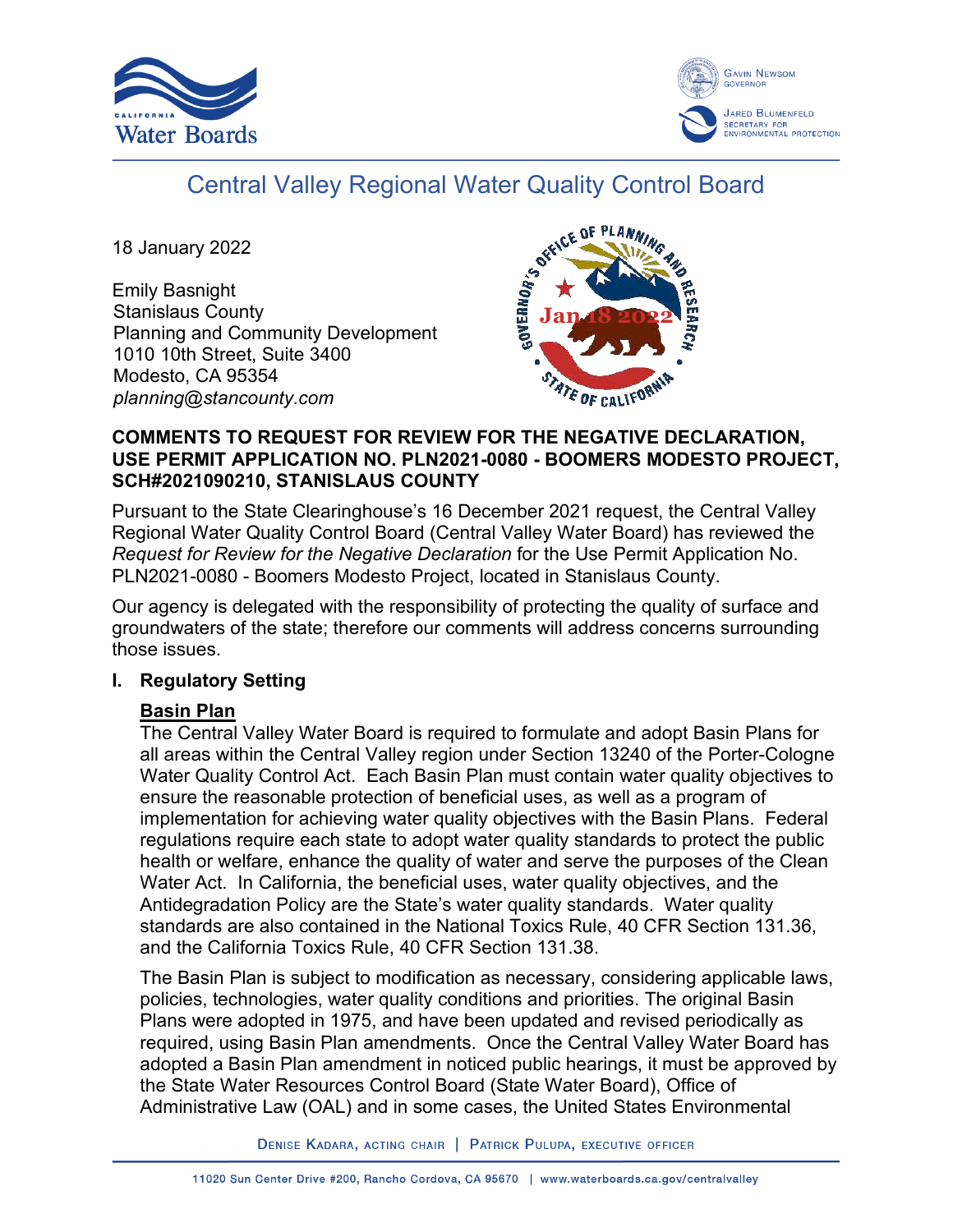Use Permit Application No. PLN2021  $-2$  - 18 January 2022 -0080 - Boomers Modesto Project Stanislaus County

Protection Agency (USEPA). Basin Plan amendments only become effective after they have been approved by the OAL and in some cases, the USEPA. Every three (3) years, a review of the Basin Plan is completed that assesses the appropriateness of existing standards and evaluates and prioritizes Basin Planning issues. For more information on the *Water Quality Control Plan for the Sacramento and San Joaquin River Basins*, please visit our website:

[http://www.waterboards.ca.gov/centralvalley/water\\_issues/basin\\_plans/](http://www.waterboards.ca.gov/centralvalley/water_issues/basin_plans/)

# **Antidegradation Considerations**

All wastewater discharges must comply with the Antidegradation Policy (State Water Board Resolution 68-16) and the Antidegradation Implementation Policy contained in the Basin Plan. The Antidegradation Implementation Policy is available on page 74 at:

https://www.waterboards.ca.gov/centralvalley/water\_issues/basin\_plans/sacsjr\_2018 05.pdf

In part it states:

*Any discharge of waste to high quality waters must apply best practicable treatment or control not only to prevent a condition of pollution or nuisance from occurring, but also to maintain the highest water quality possible consistent with the maximum benefit to the people of the State.*

*This information must be presented as an analysis of the impacts and potential impacts of the discharge on water quality, as measured by background concentrations and applicable water quality objectives.*

The antidegradation analysis is a mandatory element in the National Pollutant Discharge Elimination System and land discharge Waste Discharge Requirements (WDRs) permitting processes. The environmental review document should evaluate potential impacts to both surface and groundwater quality.

# **II. Permitting Requirements**

# **Construction Storm Water General Permit**

Dischargers whose project disturb one or more acres of soil or where projects disturb less than one acre but are part of a larger common plan of development that in total disturbs one or more acres, are required to obtain coverage under the General Permit for Storm Water Discharges Associated with Construction and Land Disturbance Activities (Construction General Permit), Construction General Permit Order No. 2009-0009-DWQ. Construction activity subject to this permit includes clearing, grading, grubbing, disturbances to the ground, such as stockpiling, or excavation, but does not include regular maintenance activities performed to restore the original line, grade, or capacity of the facility. The Construction General Permit requires the development and implementation of a Storm Water Pollution Prevention Plan (SWPPP). For more information on the Construction General Permit, visit the State Water Resources Control Board website at:

[http://www.waterboards.ca.gov/water\\_issues/programs/stormwater/constpermits.sht](http://www.waterboards.ca.gov/water_issues/programs/stormwater/constpermits.shtml) [ml](http://www.waterboards.ca.gov/water_issues/programs/stormwater/constpermits.shtml)